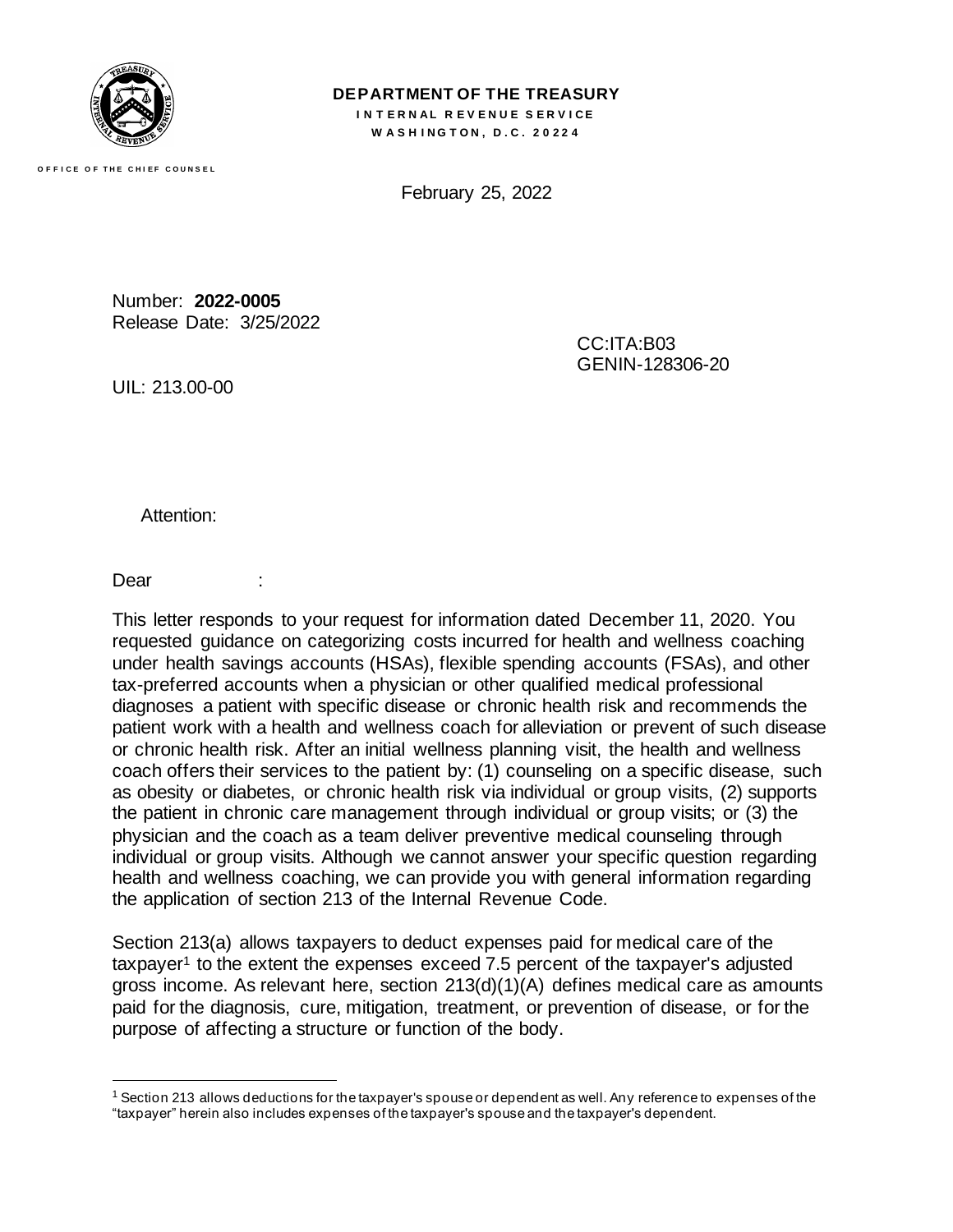GENIN-128306-20 2

Under Treasury Regulation section 1.213-1(e)(1)(ii), deductions under section 213 are limited to expenses paid primarily for the prevention or alleviation of a physical or mental defect or illness. An expense qualifies as medical care preventing disease only if there is a present existence or an imminent probability of developing a disease, physical defect, mental defect, or illness. See Daniels v. Commissioner, 41 T.C. 324, 328 (1963); Stringham v. Commissioner, 12 T.C. 580, 584 (1949).

In addition, section 262 and Treasury Regulation section  $1.213-1(e)(1)(vi)$  prohibit taxpayers from deducting personal, family, or living expenses as medical care if the expenses do not fall within the section 213 definition. An expenditure that is merely beneficial to the general health of an individual is personal and is not for medical care under Treasury Regulation section 1.213-1(e)(1)(ii).

Services that have no purpose other than to treat a specific disease, illness, or mental defect may qualify as a deductible medical expense. See, e.g., Rev. Rul. 2002-19, 2002-1 C.B. 778 (holding that the cost of a weight loss program is a deductible medical expense if the program is used to treat a specific disease or ailment); cf. Rev. Rul. 79- 151, 1979-1 C.B. 116 (holding that the cost of a weight loss program is not a deductible medical expense if the program is used for improving general health unrelated to a specific disease or ailment).

Taxpayers should use objective factors to determine whether an expense that is typically personal in nature was incurred by the taxpayer for medical care. Such factors may include:

- · The taxpayer's motive or purpose for making the expenditure
- · A physician's diagnosis of a medical condition and recommendation of the item as treatment or mitigation
- · The relationship between the treatment and the illness
- · The treatment's effectiveness
- · The proximity in time to the onset or recurrence of a disease.

See, e.g., Havey v. Commissioner, 12 T.C. 409, 412 (1949).

Some things to consider to determine whether the costs of health and wellness coaching are deductible as medical expenses are: whether the costs are incurred for diagnosing, treating, mitigating, preventing or alleviation of the taxpayer's disease; whether the costs are merely beneficial to the taxpayer's general health such that they might be considered the taxpayer's personal expense; and whether the taxpayer would not have incurred the expense but for the taxpayer's medical condition.